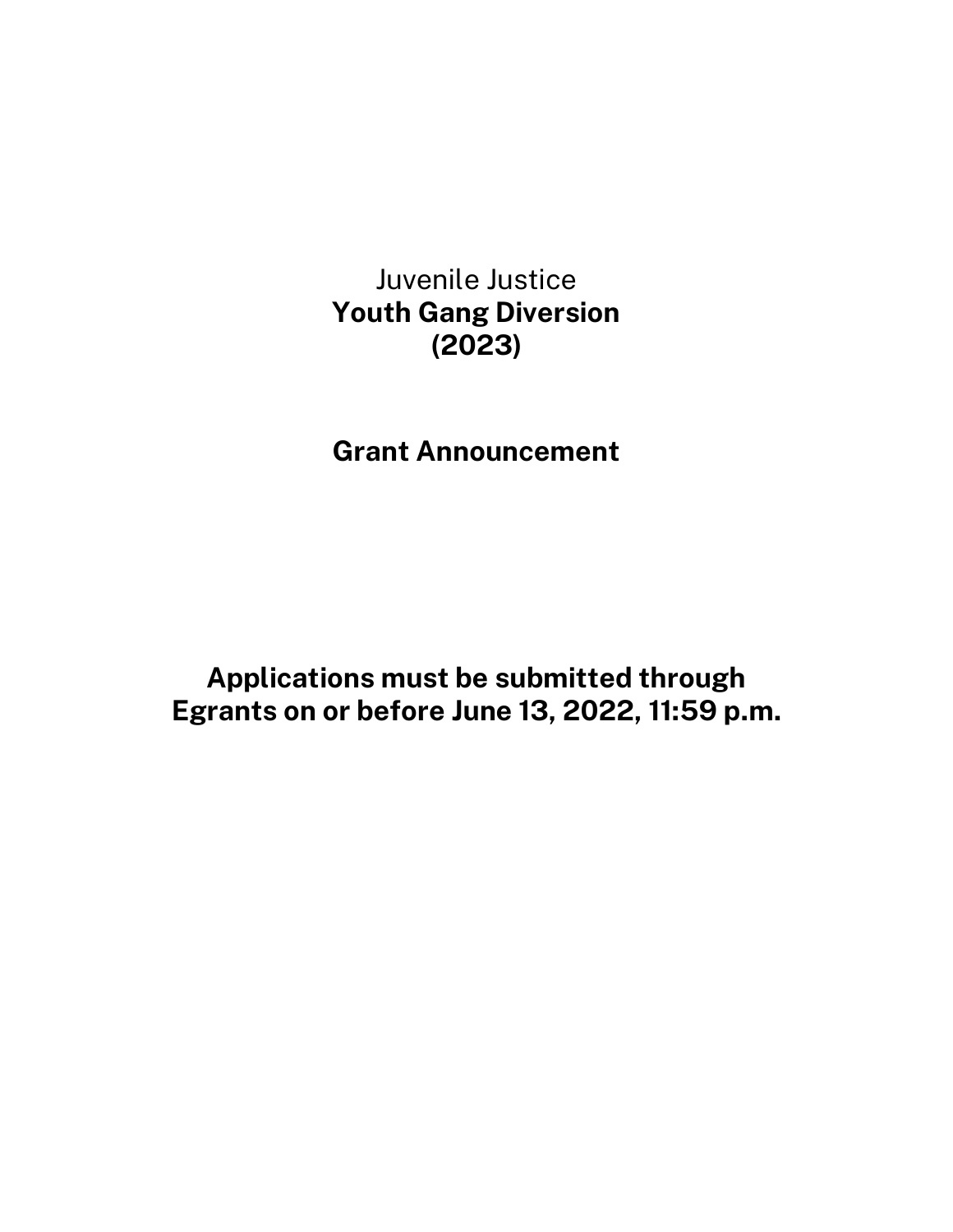

# **STATE OF WISCONSIN DEPARTMENT OF JUSTICE**

Important Contact Information for this Grant Opportunity:

| Program/Policy:     | Kiley Komro (608) 716-9185<br>KomroKR@doj.state.wi.us                                                                |
|---------------------|----------------------------------------------------------------------------------------------------------------------|
| Budget/Fiscal:      | Katie Hawkins (608) 234-8462<br>hawkinskd@doj.state.wi.us                                                            |
| Egrants Assistance: | Weekdays, 8am - 4:30pm<br>Email: Egrants@doj.state.wi.us<br>Local calls: (608) 267-9068<br>Toll free: (888) 894-6607 |

The Egrants Application Guide has step-by-step instructions for accessing and using the Egrants online system. The guide is posted [on the Egrants](https://egrants.doj.state.wi.us/egmis/login.aspx)  [page of our website.](https://egrants.doj.state.wi.us/egmis/login.aspx)

Online Help is available throughout the Egrants application process. Once you have started an application, look for the HELP button in the top right corner of the screen. Page-specific instructions can be found there.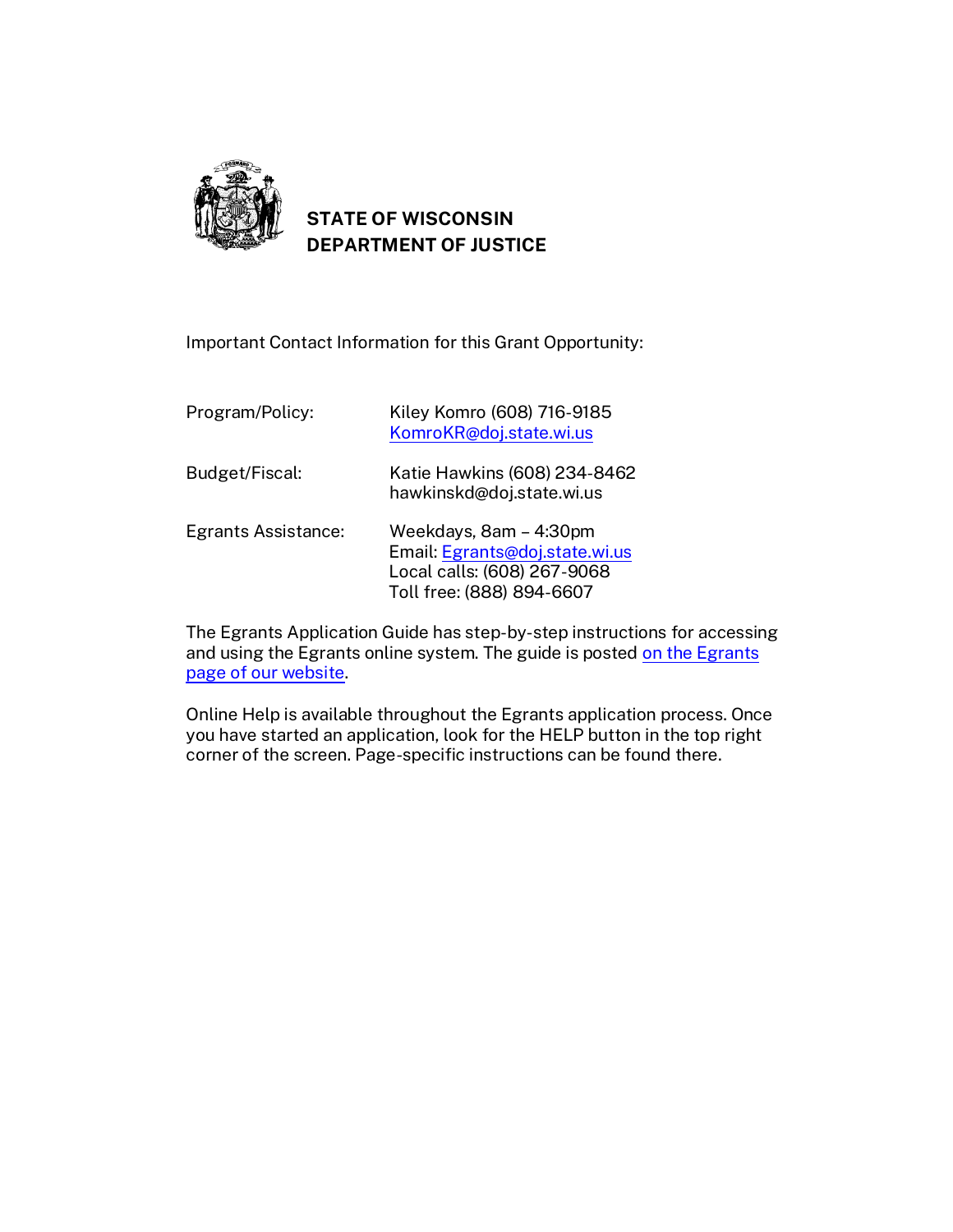### **Grant Announcement Summary**

**Program Area:** Juvenile Justice

**Grant Title:** Youth Gang Diversion (2023)

**Description:** This grant opportunity provides funding to six recipients, as determined by the Wisconsin state biennial budget, to support programs designed to reduce youth gang involvement and youth violence.

**Opportunity Category:** Non-Competitive

**Important Dates:** Funds will be available on July 1, 2022 and expire on June 30, 2023.

Application Due Date: June 13, 2022

Project Start Date: July 1, 2022

Project End Date: June 30, 2023

**Reporting Requirements:** If awarded a grant, your agency will be responsible for completing the following reports in order to receive reimbursement.

- Program Reports must be submitted in Egrants quarterly.
- Financial Reports must be submitted in Egrants quarterly.

**Anticipated Funding Amount:** A total of \$954,000 is available through this initiative to support Wisconsin Youth Gang Diversion projects.

**Match/Cost Sharing Requirement:** There is no match required under this program.

**Eligibility:** This grant announcement includes funding for continuation of the six projects historically supported with this funding source. Only projects designated in the Wisconsin 2021-2023 biennial budget are eligible to apply for this funding. The state budget specifies the following allocations by project:

| Kenosha County (Department of Human Services) | \$96,200  |
|-----------------------------------------------|-----------|
| Social Development Commission (SDC) Milwaukee | \$320,400 |
| SDC Milwaukee - ATODA Initiative              | \$281,600 |
| City of Racine                                | \$63,400  |
| <b>Racine Family YMCA</b>                     | \$96,200  |
| Boys and Girls Club of Green Bay              | \$96,200  |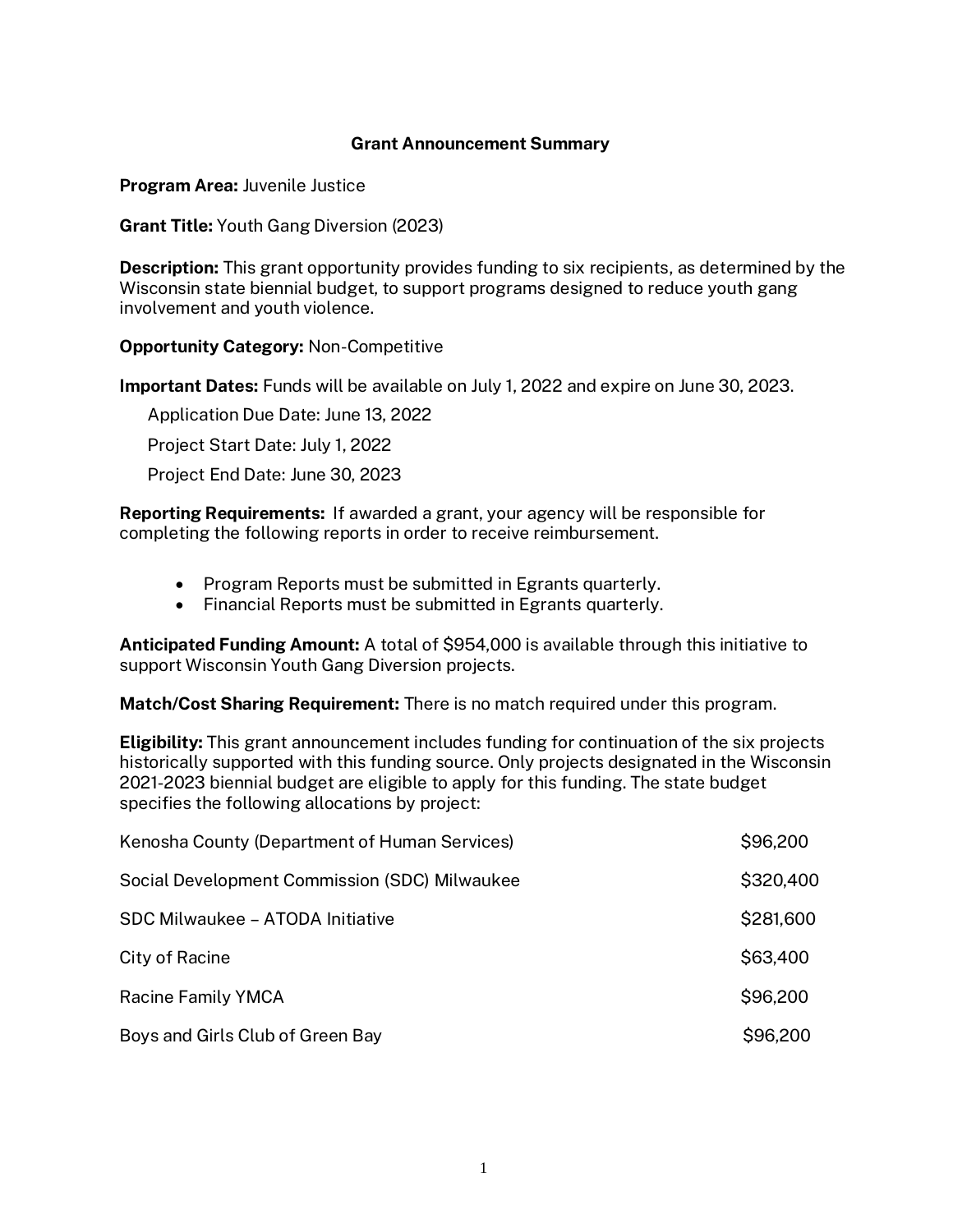#### **Eligible Expenses:**

Funding may be/must be used for Personnel, Employee Benefits, Travel/Training, Equipment, Supplies & Operating Expenses, Consultants/Contractual, Other.

#### **All expenses must be new and cannot replace existing state or local government**

**funding.** Substitution of existing funds with federal grants (supplanting) will be the subject of monitoring and audit. Violations may result in a range of penalties, including suspension of current and future funds under this program, suspension or debarment from federal grants, repayment of monies provided under a grant, and civil and/or criminal penalties.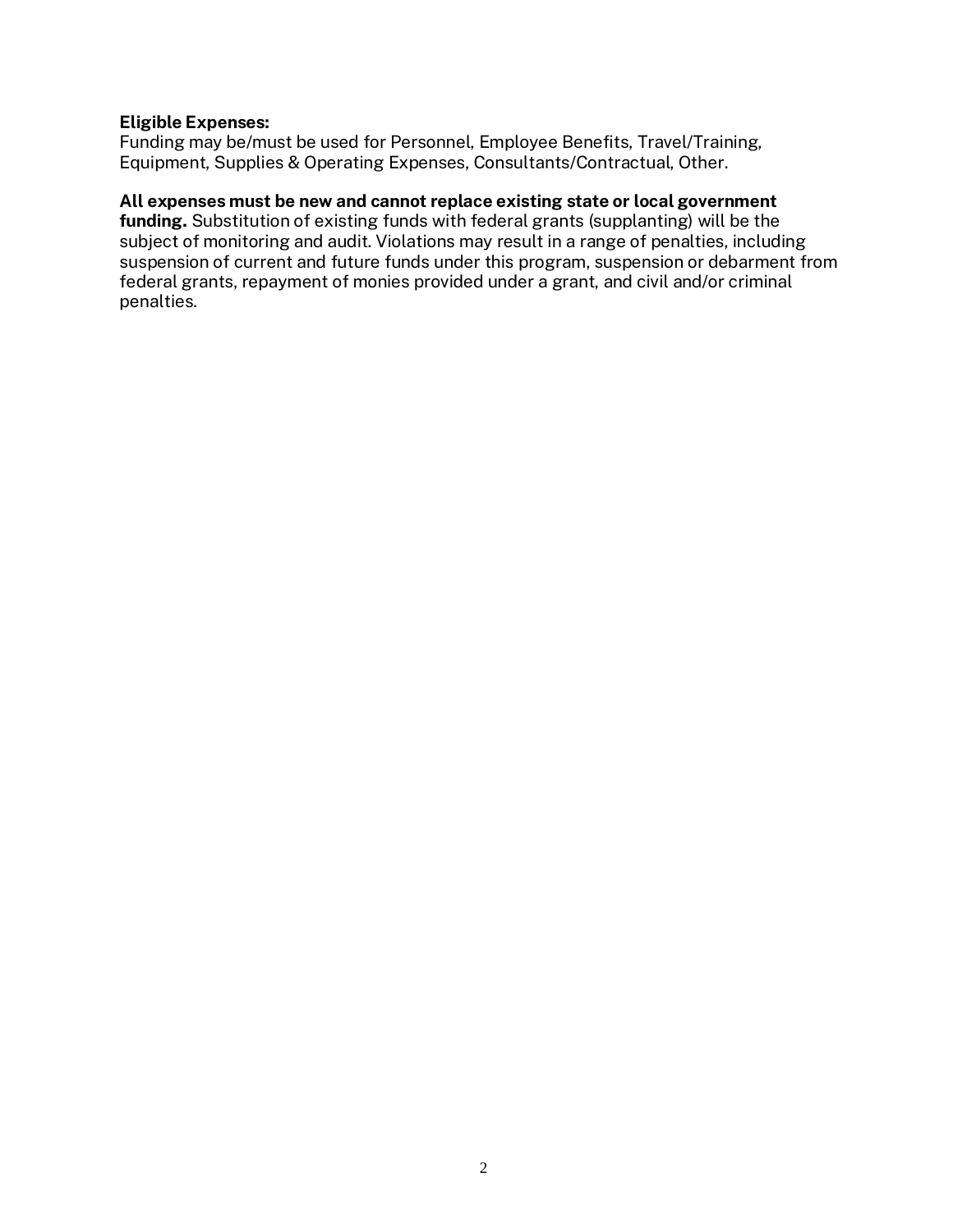## **Youth Gang Diversion (2032)**

The Wisconsin Department of Justice (DOJ) through its Bureau of Justice Programs (BJP) provides financial and technical assistance to public safety and criminal justice agencies throughout the state. As the state administering agency (SAA) for state and federal juvenile and criminal justice programs DOJ is responsible for establishing funding priorities, developing application criteria, awarding and disseminating grants, and assessing project achievements. This grant announcement provides information about a specific grant opportunity and instructions to help those eligible apply for a share of the available funds.

## **Program Description and Background**

Wisconsin's 2021-2023 state budget included an appropriation for funding to support youth diversion grant programs. These funds are administered by the Wisconsin Department of Justice (WI DOJ) to six agencies to complete. Only those organizations/agencies specifically identified in the state budget are eligible to apply for funding.

This funding opportunity is available to designated agencies to provide services "for the diversion of youths from gang activities into productive activities, including placement in appropriate educational, recreational, and employment programs." A portion of this funding is designated towards the ATODA prevention project "for alcohol and other drug abuse education and treatment services for participants in that organizations' youth diversion program."<sup>1</sup>

Through this grant announcement, DOJ is seeking applications for the continuation of previously funded projects aimed toward reducing youth involvement in gang activity, youth community violence, and the specified youth Alcohol and Other Drug Abuse (AODA) prevention project. Applications must include the operational definition used for "gang involvement" and "gang activity" as well as a complete description of the program or project activities. Specific data representing the number of youth gang members and the number of crimes identified as "gang related" must be included. Applicants should be aware that funding is administered on a reimbursement basis.

The specified youth AODA prevention project (SDC Milwaukee – AODA Initiative) needs to respond to the following elements in order to maintain compliance with the separate requirements of the Substance Abuse and Mental Health Services Administration (SAMHSA) which provides funding support for this project:

- Describe the stakeholders and resources in the in the geographic catchment area in the sites that can help implement the needed service.
- Funded programs shall identify and use evidence-based multidisciplinary screening and assessment tool.
- Document the need to implement, sustain, and improve effective substance abuse and co-occurring substance use and mental disorders screening, intervention, and treatment services in the proposed area. Describe service gaps and other problems related to the need for system or infrastructure development.

<sup>1</sup> State Statute 165.987 Youth diversion programs; grant program,

[https://docs.legis.wisconsin.gov/statutes/statutes/165/987/1.](https://docs.legis.wisconsin.gov/statutes/statutes/165/987/1)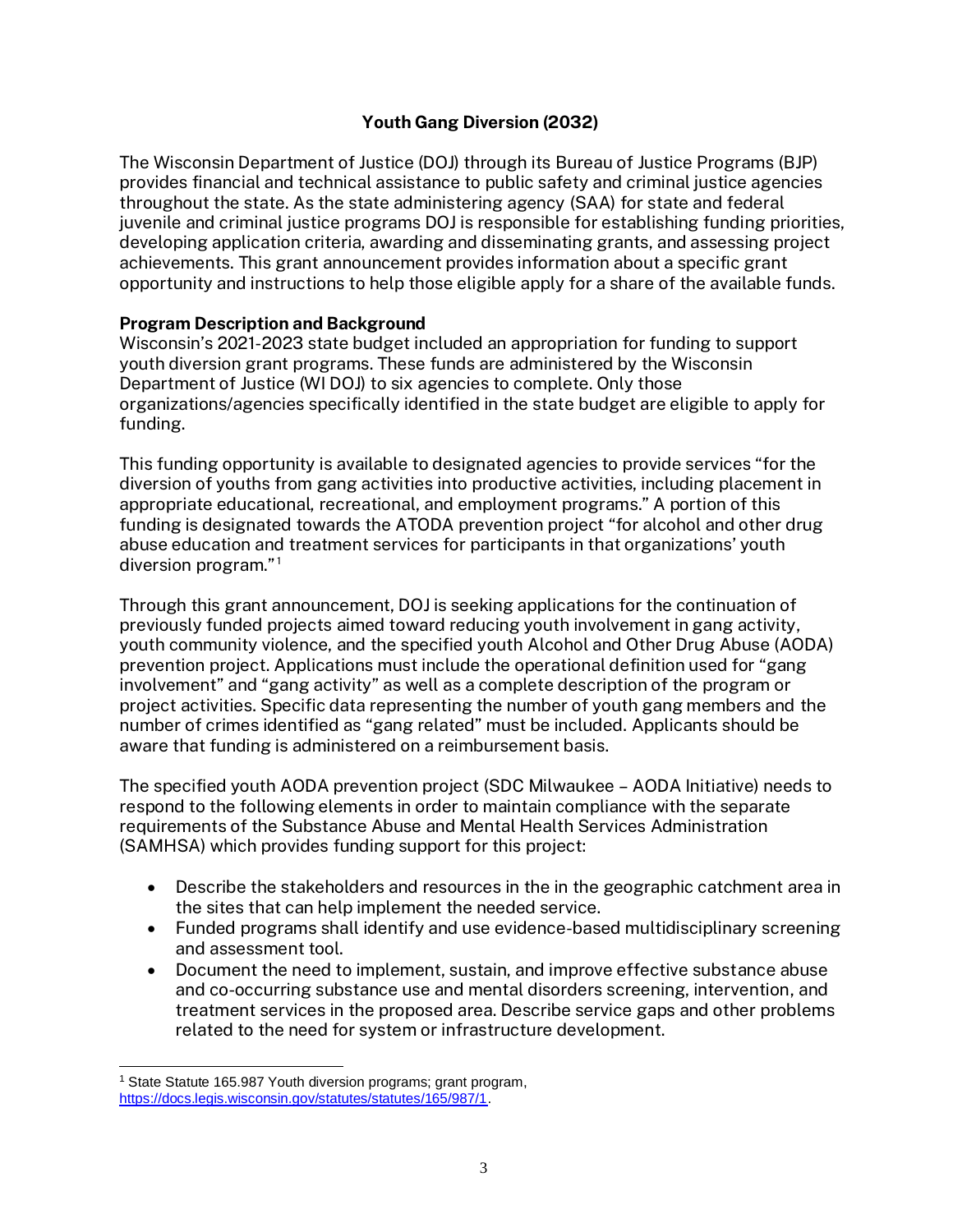## **Submit Applications Using Egrants**

Applications must be submitted through the Egrants online grants management system. If you have never used Egrants before, the Project Director and Financial Officer listed on the grant application will need to register for their unique login credentials to access the system. To register online, go t[o http://register.wisconsin.gov/AccountManagement/](http://register.wisconsin.gov/AccountManagement/) and complete the 'self-registration' process. On the account registration site, you will have a choice between the DOJ [Egrants](https://egrants.doj.state.wi.us/EGMIS.WEBUI/) and WEM EGrants. Please take care to selec[t DOJ](https://egrants.doj.state.wi.us/EGMIS.WEBUI/)  [Egrants](https://egrants.doj.state.wi.us/EGMIS.WEBUI/) during this process.

Authorization to access Egrants can take several days depending on registration activity.

For questions relating to Egrants registration contact the technical assistance contact listed on this announcement, or the DOJ help desk. The helpdesk hours are Monday-Friday 8am-4:30pm if you need assistance. (Please note: If you register outside of these hours, access may not be approved until the next business day.) Once your Egrants access has been approved, you may begin your online grant application.

An Egrants System User Guide is posted on the [DOJ website.](https://egrants.doj.state.wi.us/egmis/login.aspx) If you have any problems using Egrants, please contact our help desk at [Egrants@doj.state.wi.us](mailto:Egrants@doj.state.wi.us) or call us at (608) 267-9068 or toll free at (888) 894-6607 during business hours.

## **Application Components**

Through Egrants, you will provide DOJ with detailed information about your project that will be used to make a funding decision. Questions on what is expected in each section can be directed to Kiley Komro at (608) 716-9185 or at [KomroKR@doj.state.wi.us.](mailto:KomroKR@doj.state.wi.us)

#### **Please note: Attachments should only be included in this grant application where specifically requested in section instructions.**

#### **1. Main Summary**

This page asks for information about your agency and the individuals responsible for the application and grant award. There are many required fields on this page so if you encounter problems, please check online help by clicking the floating HELP button.

Please note: When identifying individuals involved in this grant, each responsible individual in this grant must be a different person.

- The Signatory is the highest elected official in municipality/government entity/organization. (For example, in a city it is the mayor, for counties it is the county executive or county board chair, and for non-profit agencies it is the executive director.)
- The Financial Officer is the individual at the applicant agency who is responsible for financial activities in your organization.
- The Project Director is an individual at the applicant agency who will oversee project operations.
- An Alternate Contact may be added to the application. This person is one that can and should access the application to complete required tasks such as modifications and reports, in the absence of the Project Director. This person should have knowledge of the project and authority to speak on behalf of the organization in the absence of the Project Director. If possible, we encourage the Project Director to list an alternate on the grant.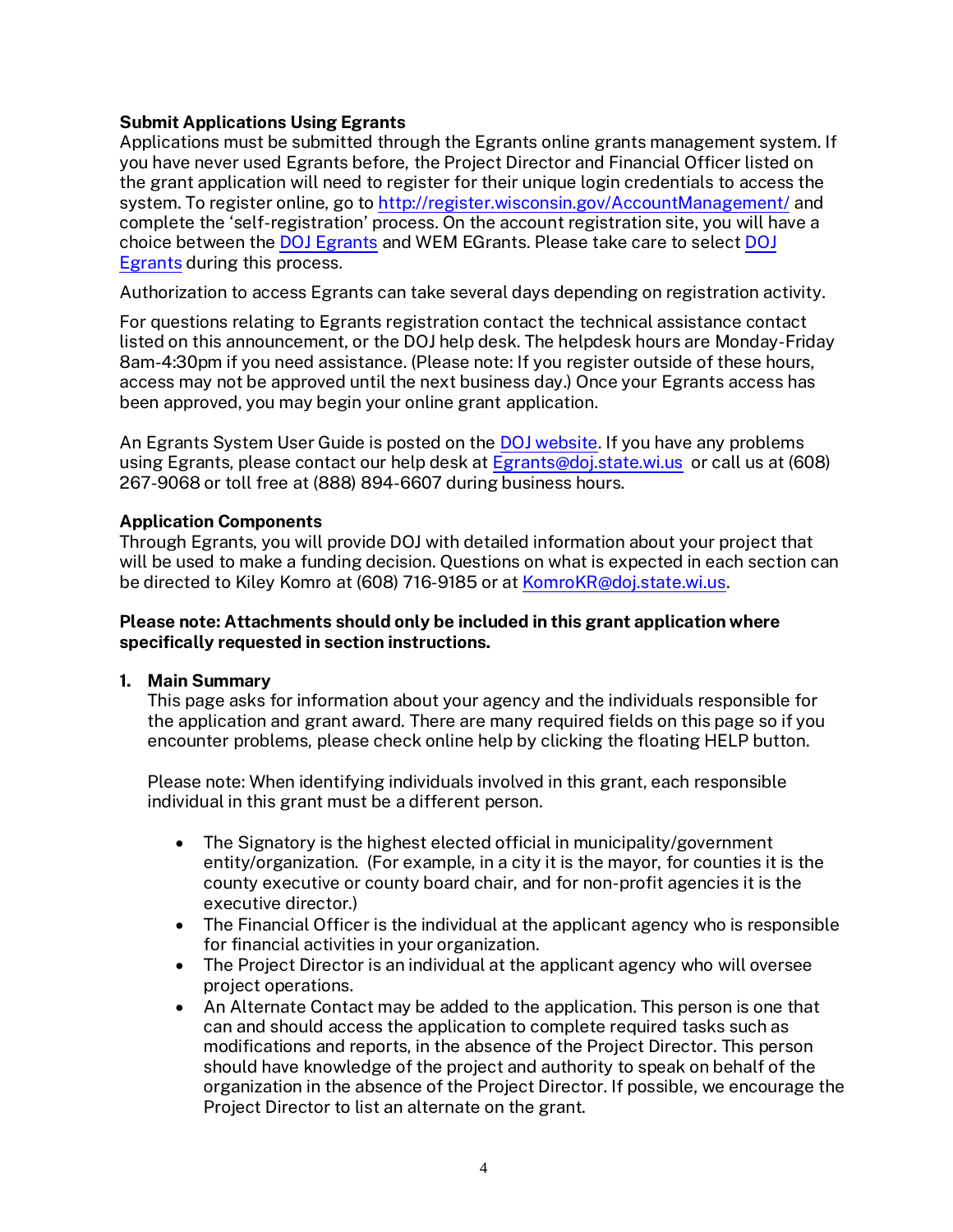In the "Brief Project Description" text box, please describe your project in 150 words or less. A suggested format is included for your convenience:

"Funds will be used by the (your agency name and others involved in the project) to (describe what funds will be used for and who will be involved). The (what - equipment, training, project, pilot, etc.) will (describe the specific goals you hope to achieve – how will the project or equipment improve safety in Wisconsin?) [If appropriate, add which area(s) of the state will benefit.]"

Responses to this section will be used on the DOJ website, cited in DOJ reports and could be mentioned in press releases. Plain language that clearly describes the intent of the project is most effective.

## **2. Approval Checklist**

Answer Yes or No to each question.

## **3. Budget Detail**

Complete a project budget using the following categories. For each category used, enter a justification that describes how the items in that category will be used during the course of the grant period. **It is important that you include specific details in the justification field for each budget line, including cost computation.**

Personnel: Provide salary information for non-contractual employees that will be funded through this grant, including overtime. List each position by title and name of employee, if available. Show the annual salary rate and the percentage of time/number of hours to be devoted to the project. Compensation paid for employees engaged in grant activities must be consistent with that paid for similar work within the applicant organization. Only personnel costs of the agency applying for the grant funds should be included under "personnel." Example for computation line: \$25/hr. x 2080 hr. = \$52,000. When entering this into the amount text box please round up to the nearest dollar.

Employee Benefits: Employee benefits for grant-funded personnel include FICA, Unemployment Compensation, Health Insurance, etc. and amounts budgeted should be based on actual known costs or an established formula. Employee benefits are for the personnel listed in the budget and only for the percentage of time/number of hours devoted to the project. Employee benefits on overtime hours are limited to FICA, Workers' Compensation, and Unemployment Compensation. Example for computation line: \$79,539 1.0 FTE salary x 43% fringe rate = \$34,202. When entering this into the amount text box please round up to the nearest dollar.

#### Travel/Training:

Guidelines for travel and/or training costs for an individual with the funded project. Only actual expenses will be reimbursed. All reimbursements will be at current state rates that are subject to change. Current rates for in-state travel at the time of this announcement include:

- Mileage: \$0.51/mile
- Lodging: Maximum \$90/night (\$95/night for Milwaukee, Waukesha or Racine County)
- Meals: \$9/breakfast (leaving at or before 6 a.m.); \$11/lunch (leaving at or before 10:30 a.m. and returning at or after 2:30 p.m.); \$21/dinner (returning at or after 7 p.m.).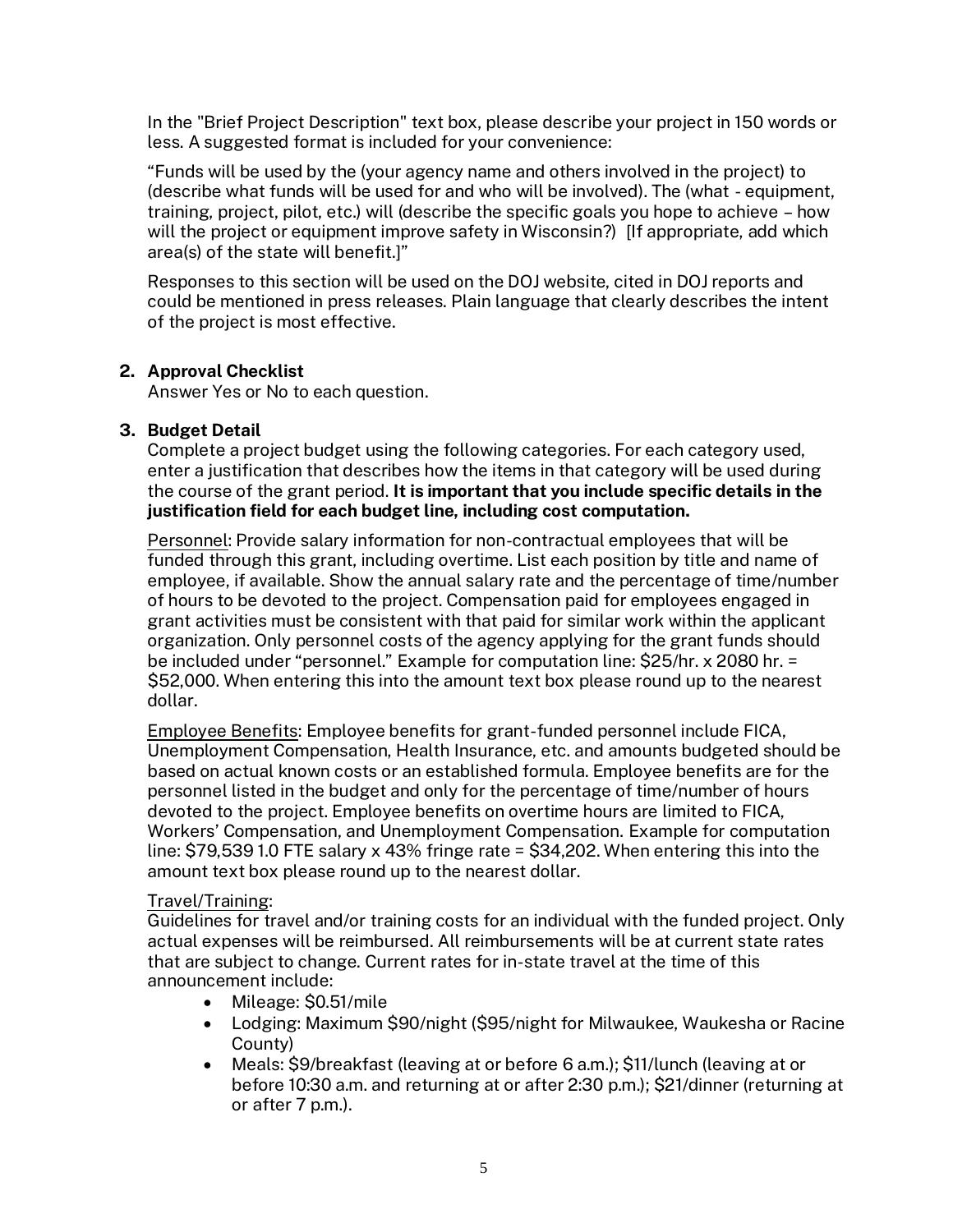Example for computation line: 75 miles x \$0.51 state rate = \$38.25. When entering this into the amount text box please round up to the nearest dollar.

(Please note: Costs will only be reimbursed after submission of an event agenda. Travel and training for contracted employee/contractual services does not go in this section. These expenses should be itemized under ("Contractual").

The following are guidelines for any travel and/or training costs associated for hosting an event (conference/convention, training, etc.) with the funded project. Only actual expenses will be reimbursed. All reimbursements will be at current state rates that are subject to change. Current rates for in-state travel at the time of this announcement include:

• Meal cost per attendee: \$9/breakfast (start time at or prior to 6 a.m.); \$11/lunch (starting at or before 10:30 a.m. and concluding at or after 2:30 p.m.); \$21/dinner (event ending at or after 7 p.m.).

(Please note: Costs will only be reimbursed after submission of an event agenda and attendance list. Travel and training for contracted employees/contractual services does not go in this section. These expenses should be itemized under "Contractual").

Equipment: Tangible non-expendable personal property having a useful life of more than one year and an acquisition cost of **\$5,000 or more per unit**. Example for computation line: 1 filtration system x \$5,500 per unit = \$5,500. When entering this into the amount text box please round up to the nearest dollar.

Supplies and Operating Expenses: Supplies includes consumables such as paper, postage, software, computer/laptop, monitor, accessories, licenses, and subscriptions. Operating expenses include items such as rent and utilities. All supply and operating expenses have an acquisition cost of less than \$5,000 per unit. Example for computation line: rent \$150/mo. x 12 months = \$1,800. When entering this into the amount text box please round up to the nearest dollar.

Consultants/Contractual: Provide costs associated with individuals or entities providing services through a contractual arrangement. With the exception of a few justified sole source situations, contracts should be awarded via competitive processes. Attach detailed information to support the total cost of each contract. For each consultant enter the name, if known; service to be provided; hourly or daily fee (8-hour day); and estimated time on the project. Consultant fees in excess of \$650 per 8-hour day require additional justification (contact DOJ). List all expenses to be paid from the grant to the individual consultant in addition to their fees (e.g., travel, lodging, meals, etc.). Show the basis of computation for each service requested. Within 30 days of grant award date, a signed contract must be received by DOJ. No fund reimbursements will be made prior to receipt of the contract.

Other: Items that don't fit into specific categories. Examples: Confidential Funds or Administrative costs (if allowed)

#### **4. Budget Narrative**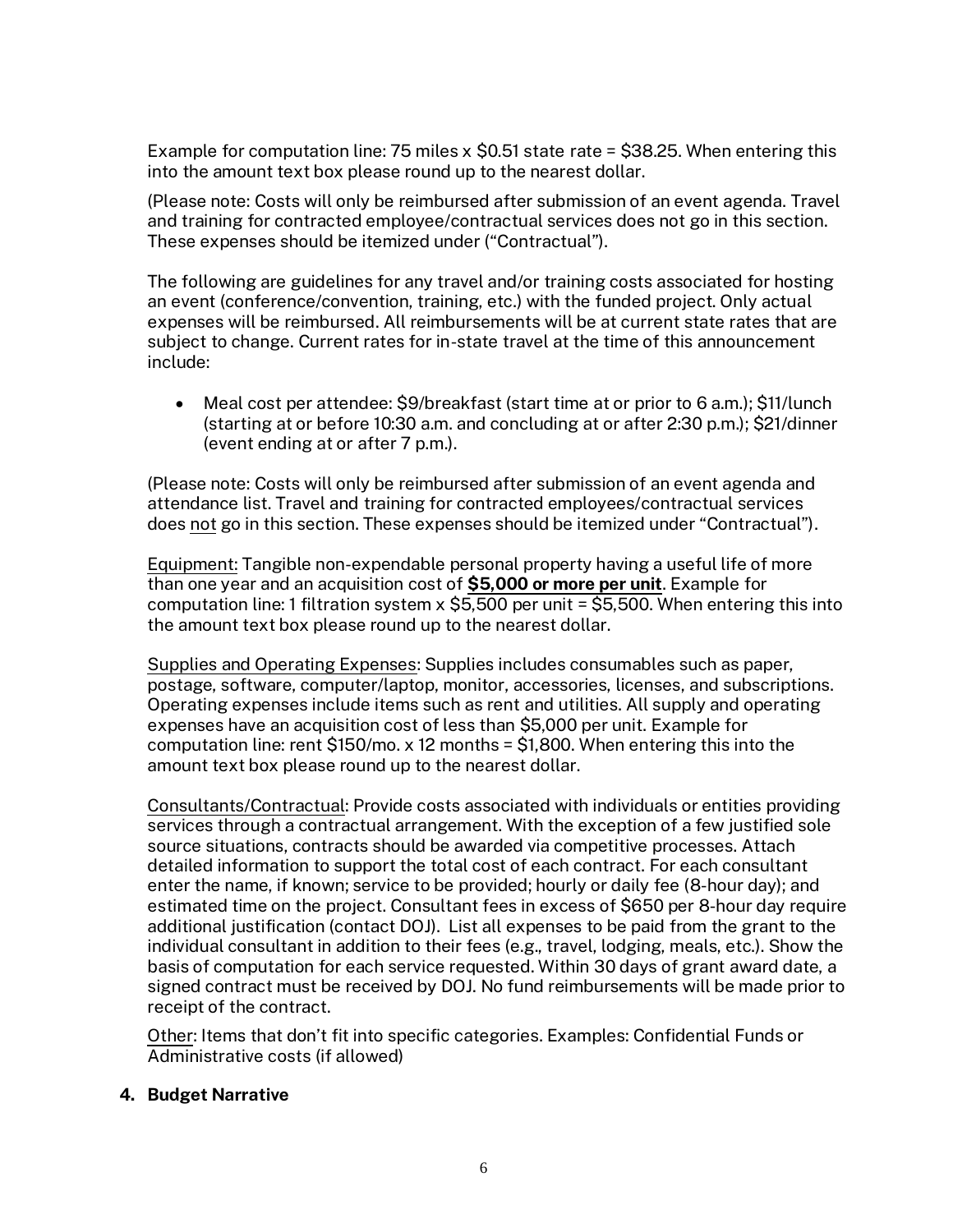Please describe how your budget relates to the overall program/project strategy or implementation plan*.* Connect each budget item to program activities and goals.

## **5. Goals and Objectives**

List your project goals. Below each goal, list objectives and performance measures that apply to your initiative. The goals, objectives and performance measures should be SMART (specific, measurable, attainable, realistic, and time-bound).

Example: Gang membership among 12–14-year-old boys will be reduced by 30% by June 30, 2023 compared to 2022.

For each goal, provide the following information:

- Description of how the goal is related to reducing youth involvement in gang activities and violence
- Specific and quantifiable objectives that you will measure during the project and will serve as indicators of goal achievement
- Specific data elements will be requested in the quarterly program report that will be directly related to the measures identified in the goals and objectives section of this application

## **6. Problem Description**

Detail the nature and scope of the problem the project will address, solve, or diminish. Local data should be used to provide evidence the problem exists, demonstrate the size and scope of the problem, and document the effects of the problem on the target population and the community. Please include the operational definition used for "gang involvement" and "gang activity" as well as a complete description of the program or project activities. Specific data representing the number of youth gang members and the number of crimes identified as "gang related" must be included.

Please describe any previous or current attempts to address the problem and explain why they did or did not work.

Describe any unique factors about your community impacting the problem and the design of this proposed response. In addition, describe your proposed target population and link the population to research and evidence-based practice.

#### **7. Project Narrative**

The narrative should describe the proposed activities for your 2023 project year and changes, if any, since the previous application. Narratives must include a succinct statement of the impact that the project has had on the community to date. This should include a summary of clients served, services provided, problems encountered, and successes noted. Anecdotal information and narrative stories are acceptable as part of this section or as a separate attachment to this document.

The following Office of Juvenile Justice and Delinquency Prevention resources will assist you in determining project activities:

[Gang Suppression and Intervention: Community Models](https://www.ojp.gov/pdffiles/gangcorr.pdf)

[National Gang Center OJJDP Comprehensive Gang Model](https://www.nationalgangcenter.gov/Comprehensive-Gang-Model)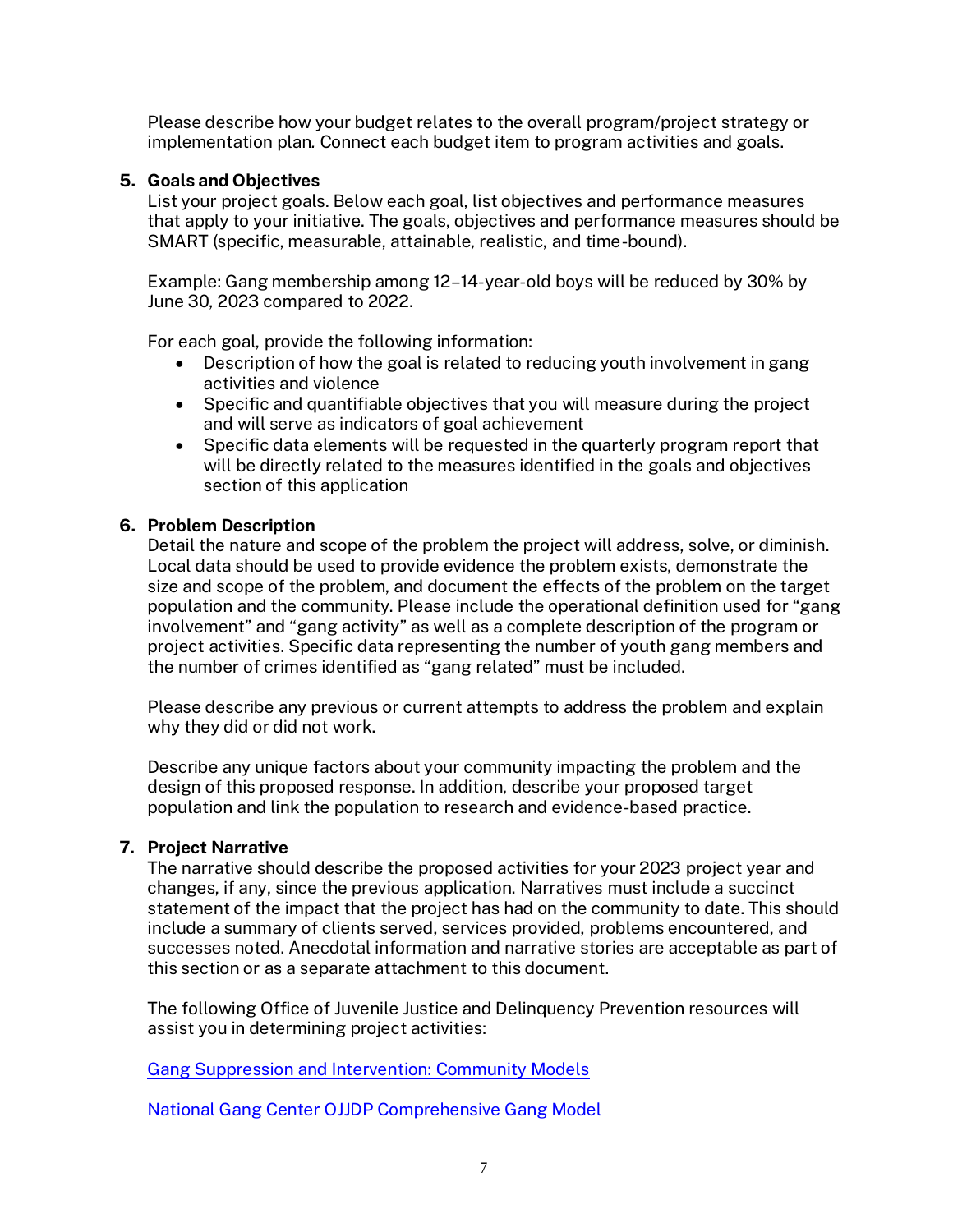## [National Gang Center Strategic Planning Tool](https://www.nationalgangcenter.gov/What-Works/#strategic)

In your project narrative, relate your project activities to the problem you propose to address as described in your problem description. Please describe where your project fits within community-wide activities to impact youth gang and violence and in conducting risk and threat assessments necessary to guide future project activities. Please explain how the project activities you propose will make a positive impact on gang activity and community violence.

**Only** the specified **youth ATODA prevention project** (SDC Milwaukee – ATODA Initiative) must respond to the following elements to maintain compliance with the separate requirements of the Substance Abuse and Mental Health Services Administration (SAMHSA) which provides funding support for this project:

- Describe the stakeholders and resources in the in the geographic catchment area in the sites that can help implement the needed service.
- Funded programs shall identify and use evidence-based multidisciplinary screening and assessment tool.
- Document the need to implement, sustain, and improve effective substance abuse and co-occurring substance use and mental disorders screening, intervention, and treatment services in the proposed area. Describe service gaps and other problems related to the need for system or infrastructure development.

#### **Application Review and Award Criteria**

All applications must be submitted on or before 11:59 pm on the deadline and will be screened for completeness and compliance with the instructions provided in this announcement. DOJ staff will review applications to ensure consistency with the grant announcement goals and objectives. All final grant award decisions will be made by the Attorney General.

#### **Award Information**

Upon application approval, the applicant agency's project director will receive signed grant award documents within approximately 30 days via email. The grant award documents will explain the total funding amount, approved budget by category, performance period, and fiscal and program reporting requirements and deadlines. Grant expenditures will be reimbursed when signed award documents have been received by DOJ, spending and grant activity is documented in proper reports and reimbursement requests are submitted to DOJ.

#### **Post-Award Special Conditions/Reporting Requirements**

If you are awarded funds under this announcement, you will be required to provide regular progress reports. The schedule for your reports will be included in your grant award materials.

Please review all of your grant award special conditions and Egrants reporting requirements when you receive the Grant Award documents. Your grant award will be subject to general terms and conditions as well as the following special conditions (and any others noted on your award documents).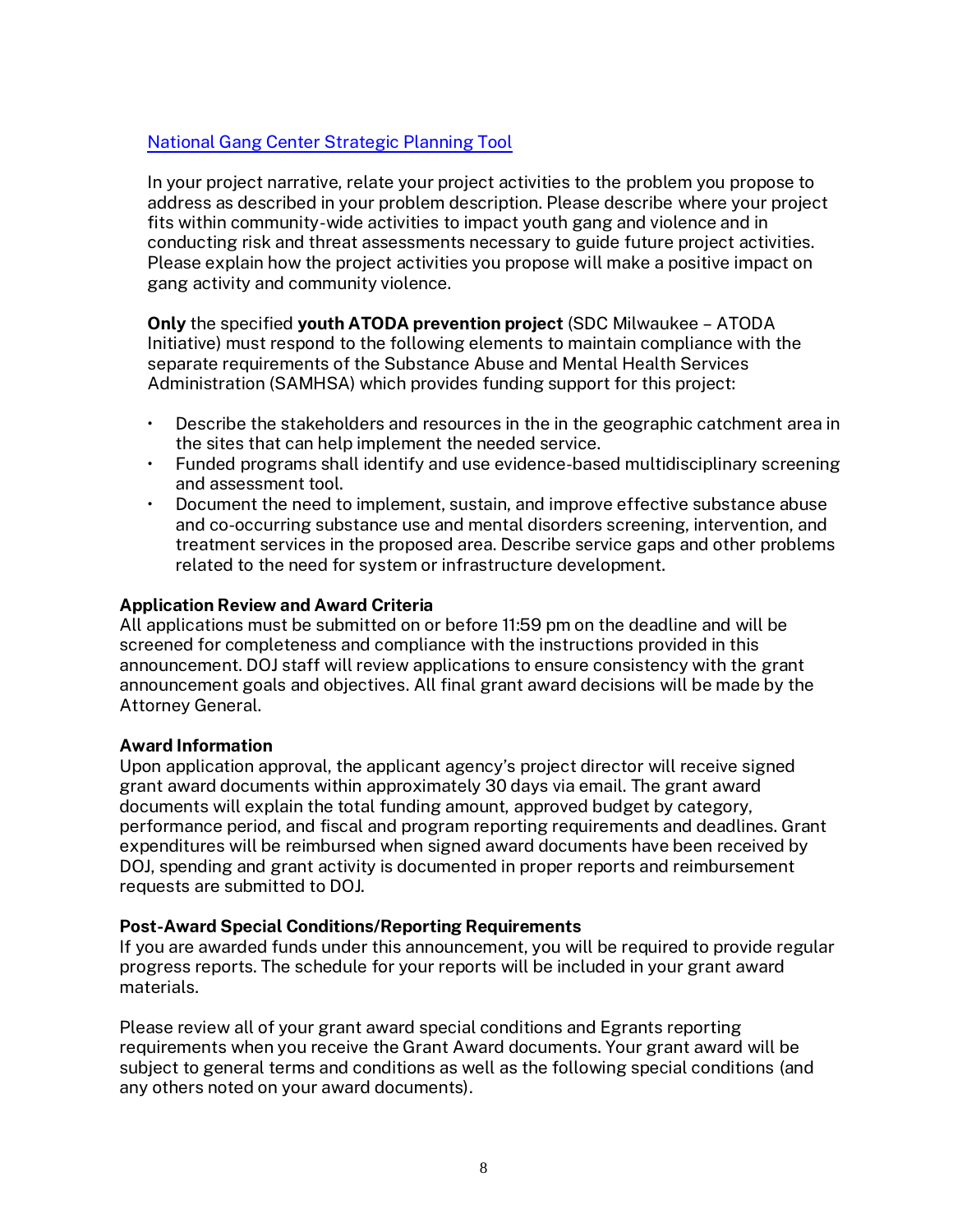- 1. Grant recipients are also advised that DOJ will monitor grants to ensure that funds are expended for appropriate purposes and that recipients are complying with state and federal requirements as described in the grant award contract. This includes timely completion of progress and financial reports, active efforts to achieve and measure stated goals and objectives, appropriate documentation of activities and outcomes, ongoing submission of participant data, and adherence to any conditions included in the grant award.
- 2. All awards are subject to the availability of appropriated funds and to any modifications or additional requirements that may be imposed by law.
- 3. The DOJ reserves the right to withhold grant payments if the grant recipient is delinquent paying any obligation to DOJ such as background check fees, etc. Refusal to provide information requested by DOJ may impact the payment of current or approval of future grant funds.
- 4. Please be advised that a hold may also be placed on any current or future application or grant payment if it is deemed that an agency is not in good standing on any DOJ grants or other reporting requirements, has other grants compliance issues (including being out of compliance with special conditions) that would make the applicant agency ineligible to receive future DOJ funding, failure to make progress in obtaining project goals and objectives, and/or is not cooperating with an ongoing DOJ grant review or audit.
- 5. A hold may also be placed on any application or grant payment if it is deemed that an agency is not in compliance with federal civil rights laws and/or is not cooperating with an ongoing federal civil rights investigation.
- 6. Program Income: To maintain consistent practices with other similar programs, and as a proven practice, projects funded under this announcement are subject to program income guidelines detailed in the federal Office of Justice Programs Financial Guide. Grant award funds received are **not** program income. Program income is income earned by the recipient, during the funding period, as a direct result of the award. Any fees charged to the participants of your project are considered program income. The amount earned as program income during the length of the grant period must be expended by the end of the grant period and must be used for the purposes and under the condition applicable to the award.
- 7. All procurement transactions, whether negotiated or competitively bid and without regard to dollar value, shall be conducted in a manner to provide maximum open and free competition.
- **8.** If the grant award budget contains wages, the grantee's records must be maintained in a form that, at any given time, an auditor or DOJ representative would be able to identify the use of Federal and Matching funds. These records should include information such as employee name, rate of pay, hours worked, and amount of time dedicated to the grant project.